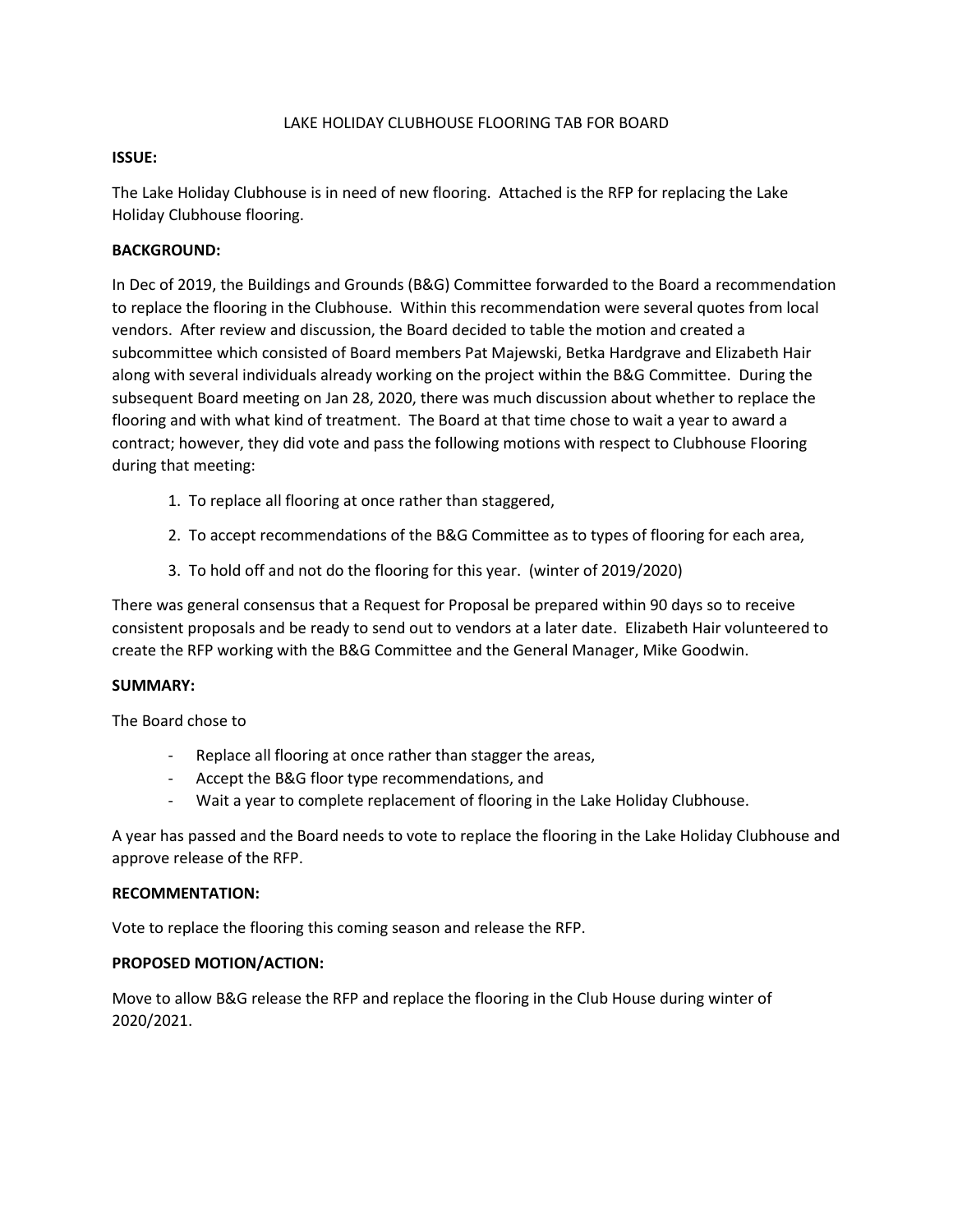## REQUEST FOR PROPOSAL (RFP)

Lake Holiday Country Club - Club House Flooring

## ISSUING OFFICE

Lake Holiday Country Club Buildings and Grounds Committee RFP Number – RFP B&G 2020-01

(Date)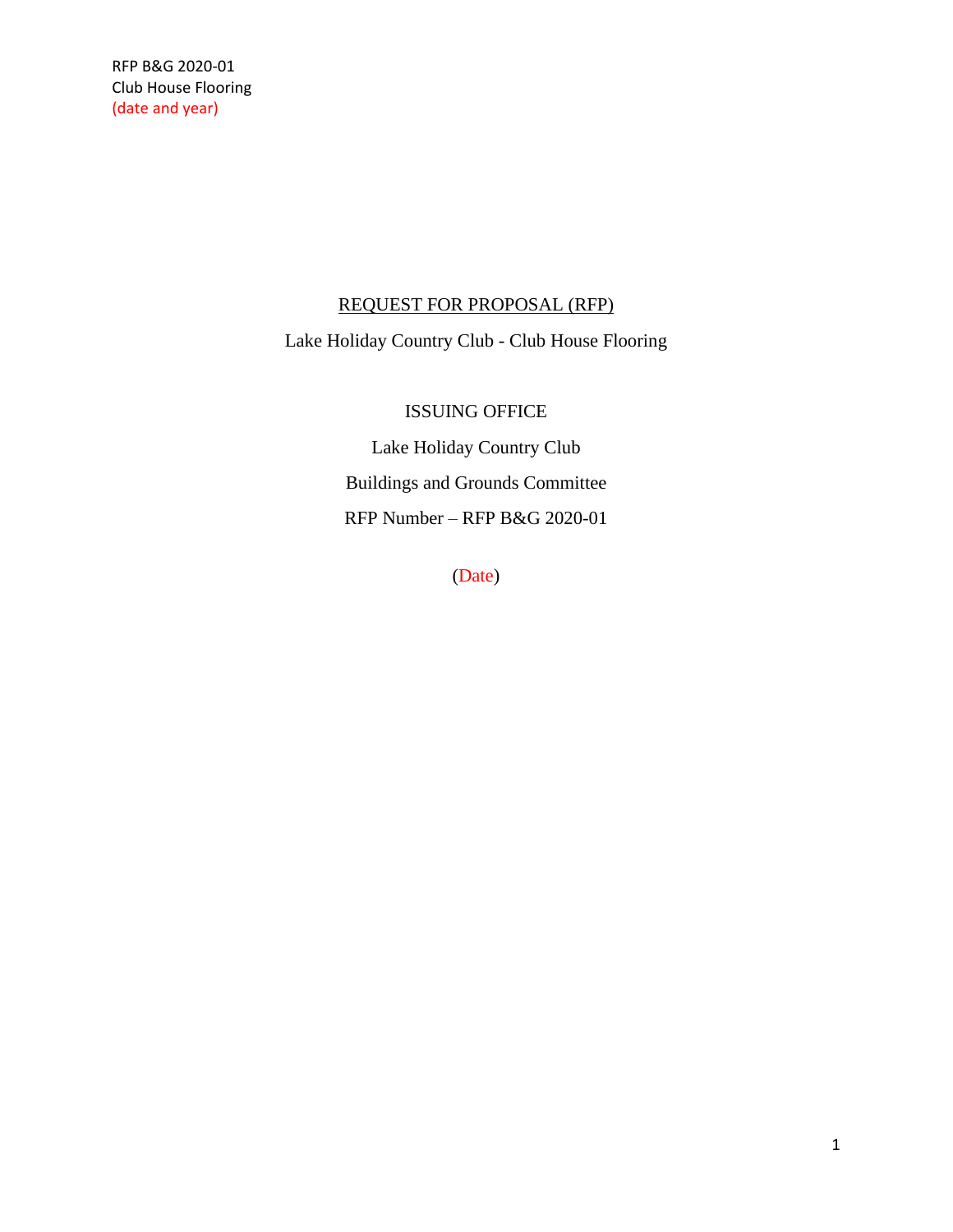# TABLE OF CONTENTS

Part I – General Information

Part II – Work Statement/Schedule

Part III –Criteria for Selection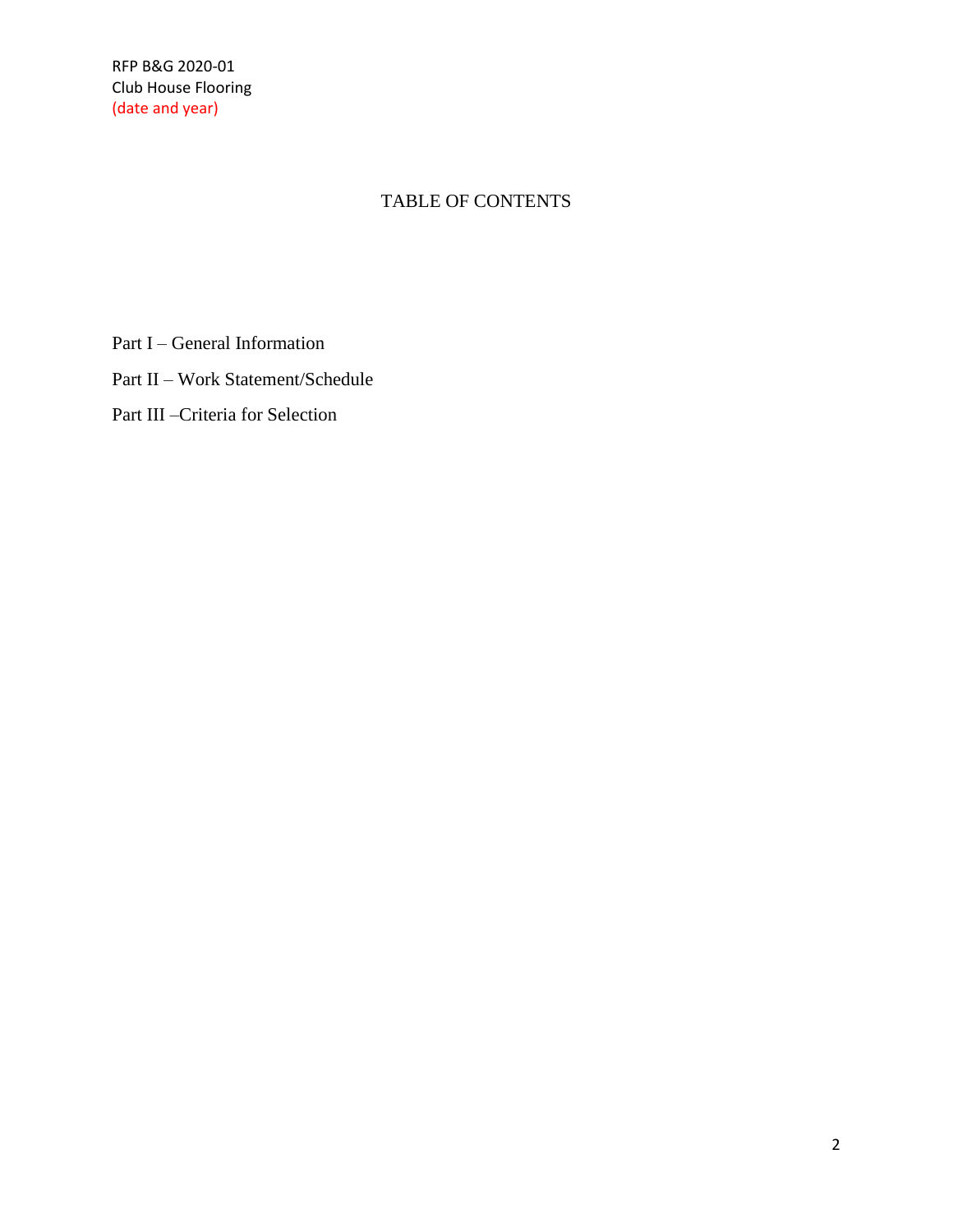## PART I

## GENERAL INFORMATION

I-1. Purpose and Scope. Lake Holiday Country Club (Lake Holiday) intends to award a contract from this Request for Proposal (RFP) to update the flooring in the Lake Holiday Club House. Installation will be conducted during our recreational off season which is during the months of January through March. The intent is to issue a contract using the Best Value Process. Lake Holiday may issue a contract to the Offeror with the best value and not necessarily the lowest price. Lake Holiday reserves the right to reject all proposals and not award a contract.

I-2. Issuing Office and Points of Contact (POC). Lake Holiday Country Club; General Manager Mike Goodwin, [gm@lakeholidaycc.org,](mailto:gm@lakeholidaycc.org) 540-931-0951, or Office Manager Jill Whitacre, [office@lakeholidaycc.org,](mailto:office@lakeholidaycc.org) 540-931-0951.

I-3. Subcontracting. Use of subcontractors must be identified in the proposal. Any subcontractors hired after award which were not identified in the proposal must be brought to the attention of the Lake Holiday POC. Use of subcontractors without disclosure to Lake Holiday POC may be grounds for breach of contract.

I-4. Lake Holiday is not liable for any costs incurred for the preparation of the proposal.

I-5. Questions may be directed to the POC who will provide a timely response. All questions and answers will be provided to all individuals who show an interest in providing a proposal.

I-6. Site Visits. Offerors may conduct a site visit prior to proposal submissions. Contact the POC at 540-931-0951 to set up a time for a site visit.

I-7. Proposals. To be considered, proposals must be delivered to Lake Holiday at 1045 Lake View Dr, Cross Junction, VA 22625 by (date) and must be submitted using the format provided in Part II. Either electronic or hard copies may be submitted.

I-8. Best and Final Offers. Lake Holiday reserves the right to conduct discussions with any or all Offerors to obtain "Best and Final" offers.

I-9. Signed Proposal. Receipt of a signed proposal shall be considered an offer on the part of the Offeror. The terms, conditions and specifications of this proposal will become part of the contract if deemed approved and accepted by the Lake Holiday Homeowners Association Board of Directors (The Board). The Offeror, to whom this contract is awarded, shall execute a written contract with Lake Holiday to perform the work as outlined in these specifications and in accordance with all the conditions as described in this RFP.

I-10. Proposal Contents.

I-10.A. Proposals must include the Schedule provided within this document.

I-10.B. All employees of the Offeror shall be covered under Standard General liability and worker compensation laws.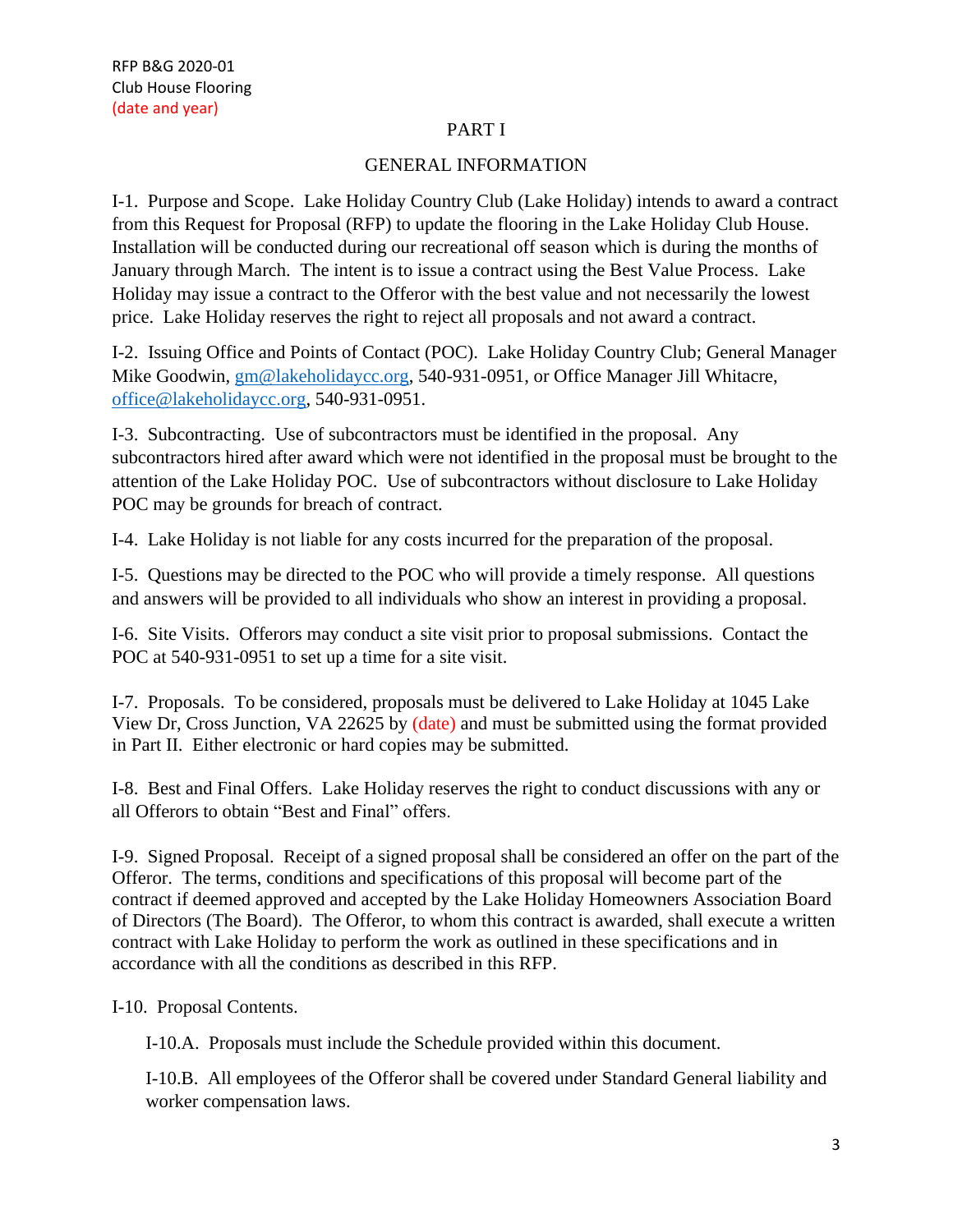I-10.C. All proposals will be held in confidence and will not be revealed/disclosed with competitors. However, if a contract is executed, the contract is available for the audit purposes to the membership of Lake Holiday and any other audit agent working for Lake Holiday. If there is any proprietary data/work product within the contents of the proposal, the Offeror shall mark as such and Lake Holiday will take prudent care to protect such data.

I-11. Award. The Board, at its sole discretion, intends to award this contract to the most responsible, responsive Offeror. Price will be a consideration but will not be the determining factor in our selection. The award of this contract will be based on "Best Value." "Best Value" will allow the Board to consider factors beyond pricing such as whether the responsible Offeror is able to meet and/or exceed the required specifications. Award of the contract signifies that after all factors have been considered, the selected proposal was deemed most advantageous to the Lake Holiday Homeowners Association.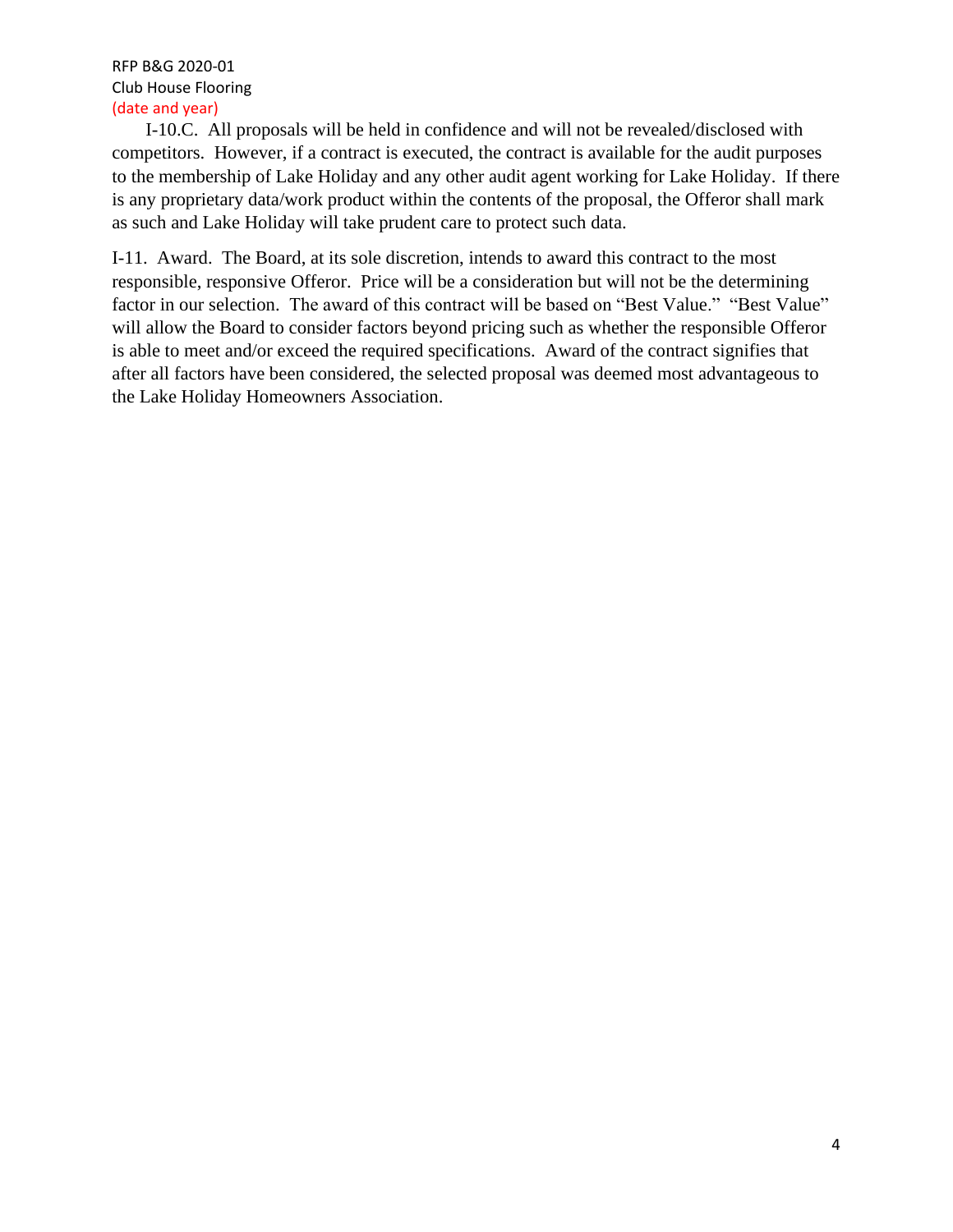### PART II

### WORK STATEMENT/SCHEDULE

II-1. Lake Holiday is seeking professional services in removing, prepping and replacing flooring in the Lake Holiday Club House located at 1045 Lake View Dr, Cross Junction, VA 22625.

II-2. Flooring for the Club House will be fit for use in high-volume traffic areas. Paragraph II-4. Schedule identifies each room and what type of flooring required**. Measurements included are approximate, and Offeror is responsible for accurate measurements which may be obtained through a site visit.** 

II-3. Offerors will be responsible for:

- removal and disposal of existing flooring/cove base/molding,
- preparation for new installation,
- installation of new flooring/cove base/molding,
- and any other required work to install new flooring in an existing area.

II-4. Schedule

### **MAIN LEVEL**

**PRICE** 

II-4.A. Great Room (large gatherings, tables and chairs are frequently moved in and out of this room)

Type of flooring: Carpet Tile

Measurements (approximate): 70'5" x 38'1"

SUBTOTAL \_\_\_\_\_\_\_\_\_\_\_\_\_

II-4.B. Main Office,

Type of flooring: Carpet Tile

Measurements (approximate):  $38' \times 19'$ 

#### SUBTOTAL

II-4.C. Storage room, (upper level, next to kitchen),

Type of flooring: Plank Core

Measurements (approximate): 20'x 27'

SUBTOTAL \_\_\_\_\_\_\_\_\_\_\_\_\_

II-4.D. Upper hallway area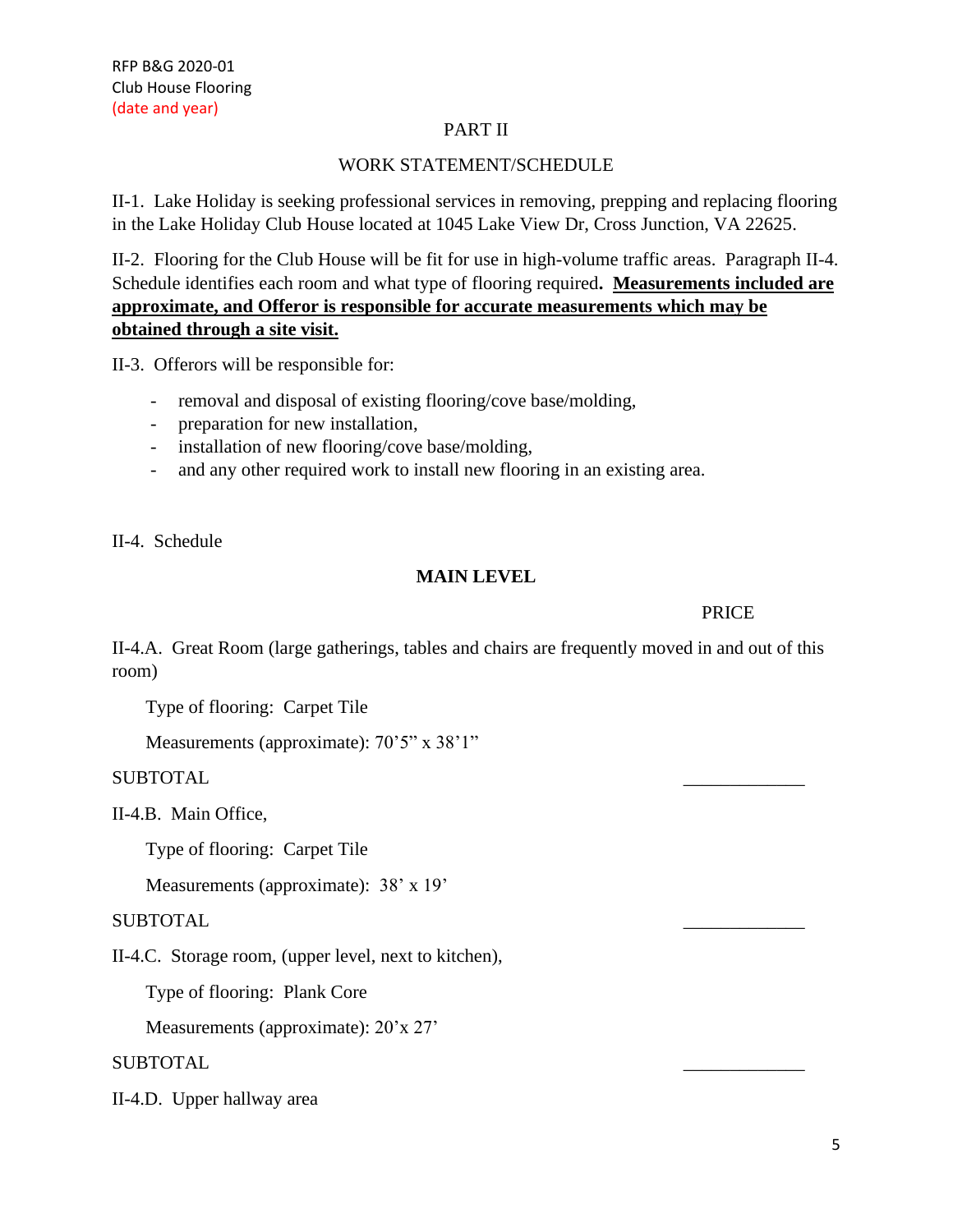II-4.D.1. Hallway (upper level),

Type of flooring: Carpet Tile

Measurements (approximate): Elevator lobby  $-16'$  x  $17'4"$ ; hall  $-16'$  x  $6'$ 

### SUBTOTAL \_\_\_\_\_\_\_\_\_\_\_\_\_

II-4.D.2. Side entrance to the office door in hallway,

Type of flooring: Walk off tile (Wet weather entry pad)

Measurements (approximate): 6' x 6'

## SUBTOTAL \_\_\_\_\_\_\_\_\_\_\_\_\_

II-4.E. Elevator

Type of flooring: Carpet Tile

Measurements (approximate): 4' x 5'

SUBTOTAL \_\_\_\_\_\_\_\_\_\_\_\_\_

II-4.F. Stairs and Risers (16 steps total)

Type of flooring: Rubber Floor Tread

Step Measurements (approximate): 3'9" x 12"

## SUBTOTAL \_\_\_\_\_\_\_\_\_\_\_\_\_

II-4.G. Landings

Type of flooring: Carpet Tile

Measurements (approximate):

- 1. 3'10" x 3'10"
- 2. 3'11" x 4'4"
- 3.  $4' \times 4'$

SUBTOTAL \_\_\_\_\_\_\_\_\_\_\_\_\_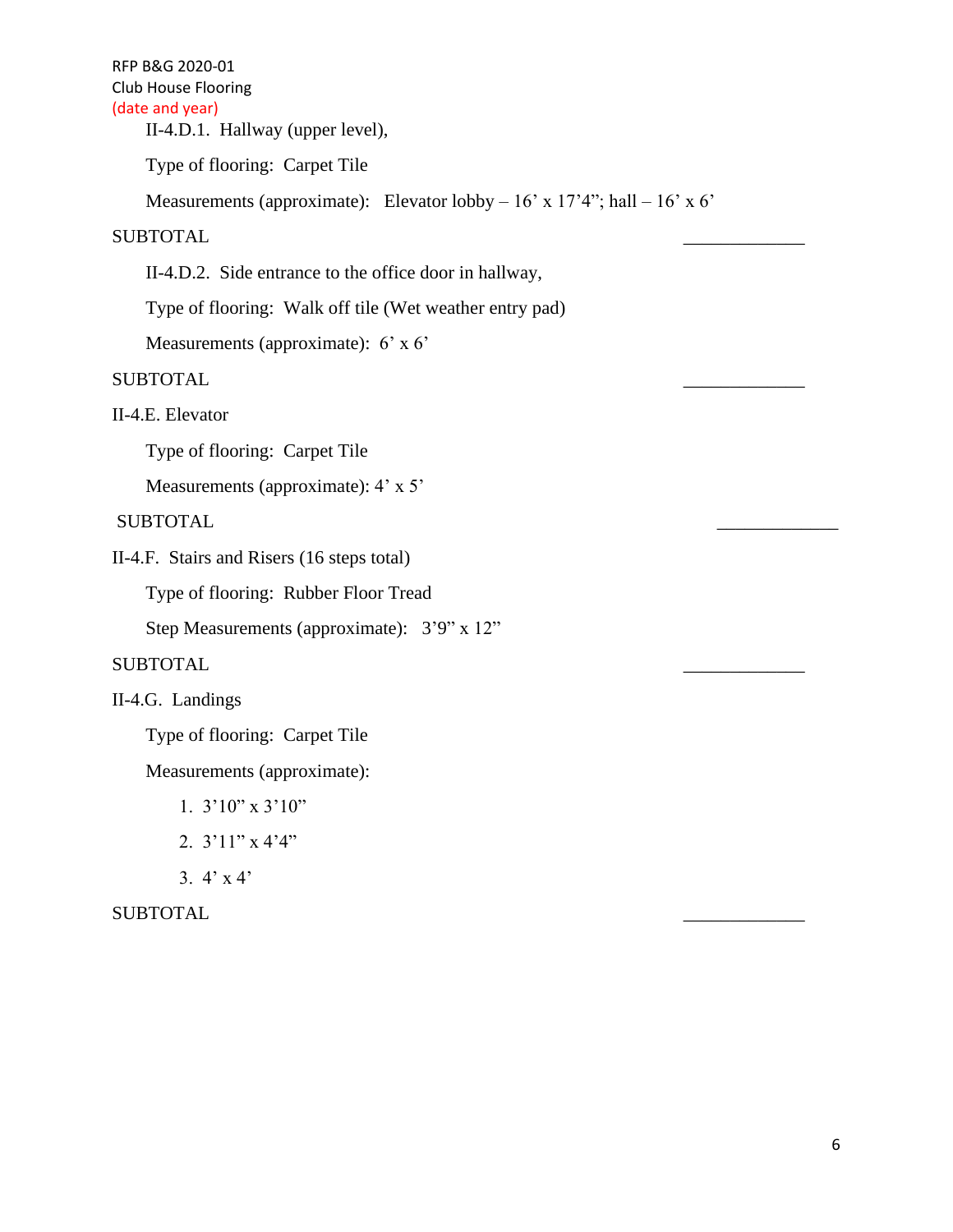# **LOWER LEVEL**

| LOWER LEVEL                                              |  |
|----------------------------------------------------------|--|
| II-4.H. Basement Office                                  |  |
| II-4.H.1. Office proper                                  |  |
| Type of flooring: Plank Core                             |  |
| Measurements (approximate): $20^{\circ}6" \times 23'10"$ |  |
| <b>SUBTOTAL</b>                                          |  |
| II-4.H.2. Entry to office proper.                        |  |
| Type of flooring: Ceramic tile                           |  |
| Measurements (approximate): $6' \times 6'$               |  |
| <b>SUBTOTAL</b>                                          |  |
| II-4.I. Game room,                                       |  |
| Type of flooring: Carpet Tile                            |  |
| Measurements (approximate): 24'2" x 25'                  |  |
| <b>SUBTOTAL</b>                                          |  |
| II-4.J. Hallway (lower level),                           |  |
| Type of flooring: Carpet Tile                            |  |
| Measurements (approximate): 32' x 5'5"                   |  |
| <b>SUBTOTAL</b>                                          |  |
| II-4.K. Elevator lobby                                   |  |
| Type of flooring: Carpet Tile                            |  |
| Measurements (approximate): 9' x 16'                     |  |
| <b>SUBTOTAL</b>                                          |  |
| II-4.L. Storage room (lower level),                      |  |
| Type of flooring: Plank Core                             |  |
| Measurements (approximate): 24' x 9'6"                   |  |
| <b>SUBTOTAL</b>                                          |  |
|                                                          |  |

II-4.M. Fitness room, **NOTE**: Fitness equipment will be removed and reinstalled by a separate contractor. Offeror must be willing to work with other contractor to establish scheduling of work.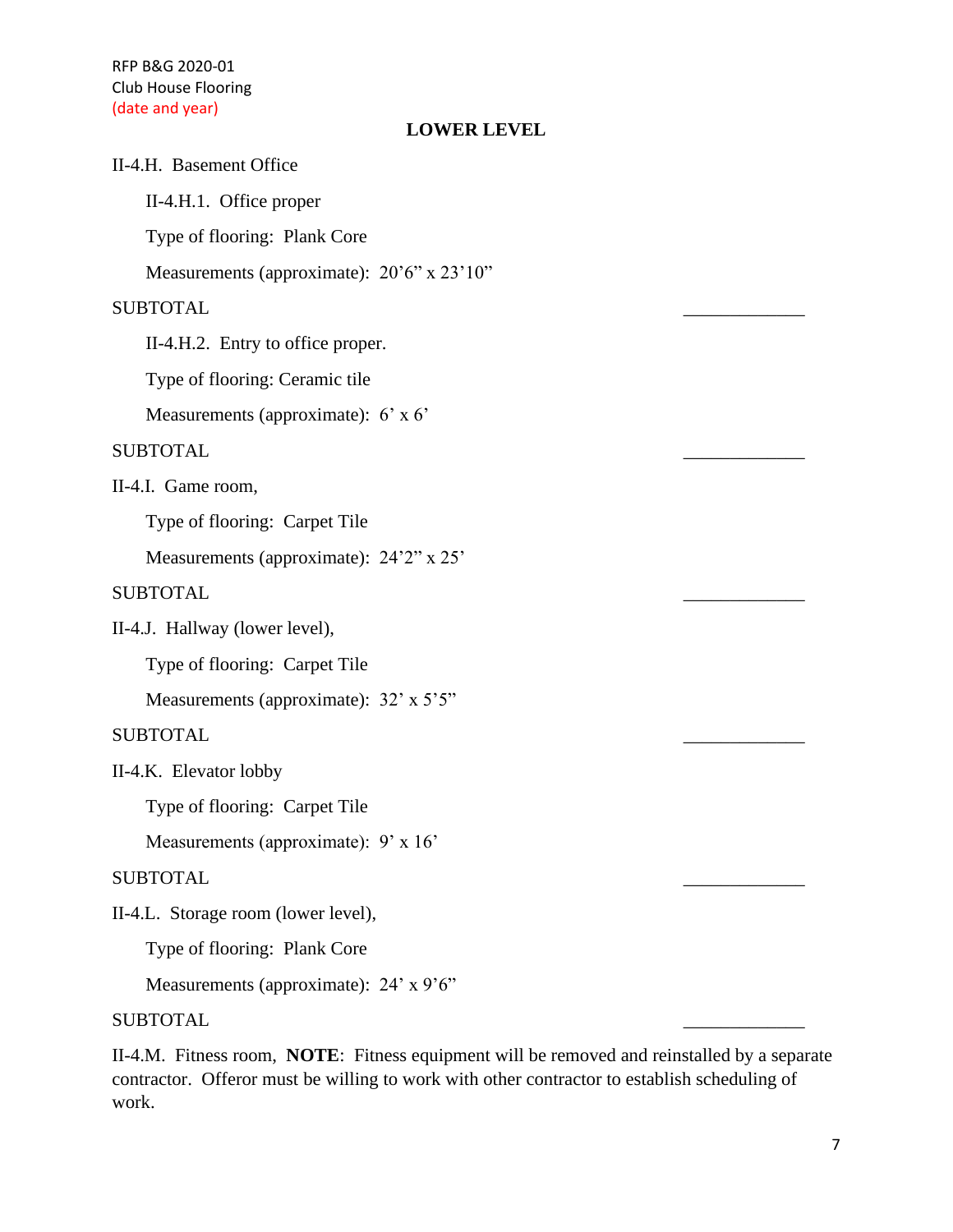Type of flooring: Rubber Floor (conducive to an exercise room)

Measurements (approximate): 37' x 23'

**SUBTOTAL** 

II-4.N. Other direct cost (Please list and price)

**SUBTOTAL** 

## **GRAND TOTAL**

II-4.O. The Offeror shall provide all warranties afforded for said flooring installation and product.

II-4.P. For performance of contact, please provide dates of availability, projected time line and approach for installation. PLEASE NOTE: Lake Holiday requires installation be accomplished within the months of January through March.

,我们也不会有什么。""我们的人,我们也不会有什么?""我们的人,我们也不会有什么?""我们的人,我们的人,我们也不会有什么?""我们的人,我们的人,我们的人,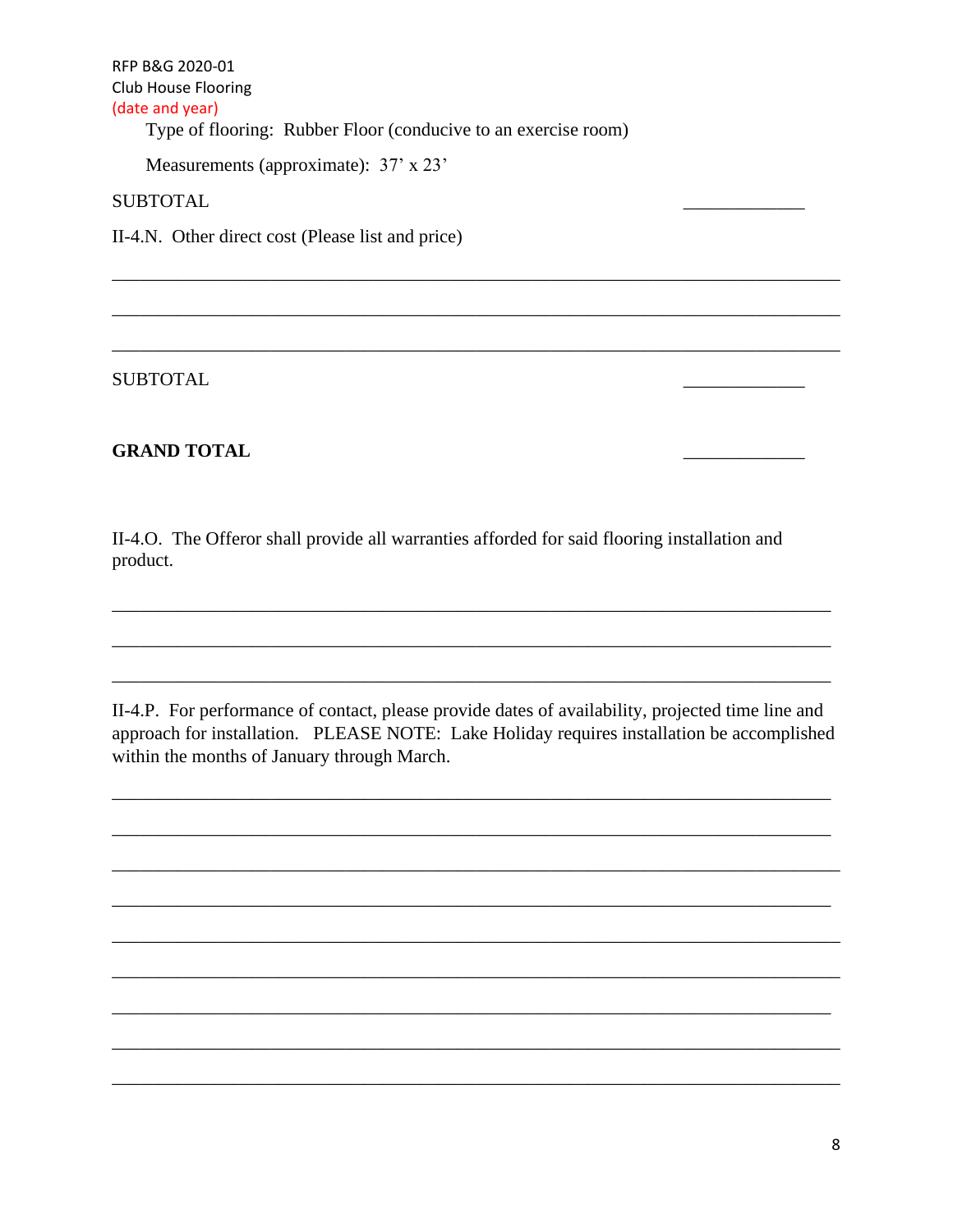II-4.Q. The Offeror shall provide a summary of previous experience in conducting work similar to those specified in this statement of work and a list of references knowledgeable about Offeror's prior experience within the last 3 years.

\_\_\_\_\_\_\_\_\_\_\_\_\_\_\_\_\_\_\_\_\_\_\_\_\_\_\_\_\_\_\_\_\_\_\_\_\_\_\_\_\_\_\_\_\_\_\_\_\_\_\_\_\_\_\_\_\_\_\_\_\_\_\_\_\_\_\_\_\_\_\_\_\_\_\_\_\_

\_\_\_\_\_\_\_\_\_\_\_\_\_\_\_\_\_\_\_\_\_\_\_\_\_\_\_\_\_\_\_\_\_\_\_\_\_\_\_\_\_\_\_\_\_\_\_\_\_\_\_\_\_\_\_\_\_\_\_\_\_\_\_\_\_\_\_\_\_\_\_\_\_\_\_\_\_

\_\_\_\_\_\_\_\_\_\_\_\_\_\_\_\_\_\_\_\_\_\_\_\_\_\_\_\_\_\_\_\_\_\_\_\_\_\_\_\_\_\_\_\_\_\_\_\_\_\_\_\_\_\_\_\_\_\_\_\_\_\_\_\_\_\_\_\_\_\_\_\_\_\_\_\_\_

\_\_\_\_\_\_\_\_\_\_\_\_\_\_\_\_\_\_\_\_\_\_\_\_\_\_\_\_\_\_\_\_\_\_\_\_\_\_\_\_\_\_\_\_\_\_\_\_\_\_\_\_\_\_\_\_\_\_\_\_\_\_\_\_\_\_\_\_\_\_\_\_\_\_\_\_\_

\_\_\_\_\_\_\_\_\_\_\_\_\_\_\_\_\_\_\_\_\_\_\_\_\_\_\_\_\_\_\_\_\_\_\_\_\_\_\_\_\_\_\_\_\_\_\_\_\_\_\_\_\_\_\_\_\_\_\_\_\_\_\_\_\_\_\_\_\_\_\_\_\_\_\_\_\_

\_\_\_\_\_\_\_\_\_\_\_\_\_\_\_\_\_\_\_\_\_\_\_\_\_\_\_\_\_\_\_\_\_\_\_\_\_\_\_\_\_\_\_\_\_\_\_\_\_\_\_\_\_\_\_\_\_\_\_\_\_\_\_\_\_\_\_\_\_\_\_\_\_\_\_\_\_

\_\_\_\_\_\_\_\_\_\_\_\_\_\_\_\_\_\_\_\_\_\_\_\_\_\_\_\_\_\_\_\_\_\_\_\_\_\_\_\_\_\_\_\_\_\_\_\_\_\_\_\_\_\_\_\_\_\_\_\_\_\_\_\_\_\_\_\_\_\_\_\_\_\_\_\_\_\_

\_\_\_\_\_\_\_\_\_\_\_\_\_\_\_\_\_\_\_\_\_\_\_\_\_\_\_\_\_\_\_\_\_\_\_\_\_\_\_\_\_\_\_\_\_\_\_\_\_\_\_\_\_\_\_\_\_\_\_\_\_\_\_\_\_\_\_\_\_\_\_\_\_\_\_\_\_\_

\_\_\_\_\_\_\_\_\_\_\_\_\_\_\_\_\_\_\_\_\_\_\_\_\_\_\_\_\_\_\_\_\_\_\_\_\_\_\_\_\_\_\_\_\_\_\_\_\_\_\_\_\_\_\_\_\_\_\_\_\_\_\_\_\_\_\_\_\_\_\_\_\_\_\_\_\_

\_\_\_\_\_\_\_\_\_\_\_\_\_\_\_\_\_\_\_\_\_\_\_\_\_\_\_\_\_\_\_\_\_\_\_\_\_\_\_\_\_\_\_\_\_\_\_\_\_\_\_\_\_\_\_\_\_\_\_\_\_\_\_\_\_\_\_\_\_\_\_\_\_\_\_\_\_

\_\_\_\_\_\_\_\_\_\_\_\_\_\_\_\_\_\_\_\_\_\_\_\_\_\_\_\_\_\_\_\_\_\_\_\_\_\_\_\_\_\_\_\_\_\_\_\_\_\_\_\_\_\_\_\_\_\_\_\_\_\_\_\_\_\_\_\_\_\_\_\_\_\_\_\_\_\_

## PART III

## CRITERIAL FOR SELECTION

III-1. Responsive Proposals. Proposal shall be timely. Any proposals received after review of all submitted proposals may not be considered.

III-2. Evaluation of Proposal. Proposals will be reviewed, evaluated and rated by the Buildings and Grounds, Club House Flooring Subcommittee and approved by the Lake Holiday Board of Directors. A selection will be made using the Best Value method of responsive/responsible proposal. LAKE HOLIDAY RESERVES THE RIGHT TO REJECT ALL PROPOSALS SUBMITTED UNDER THIS REQUEST FOR PROPOSAL AND NOT MAKE AN AWARD.

III-3. Evaluation Criteria.

III-3.A. Proper Qualification of Offeror. Offeror must have at least 3 years of professional experience in performing required service.

III-3.B. Soundness of Approach. Offeror should provide approach of performing service in a sound manner.